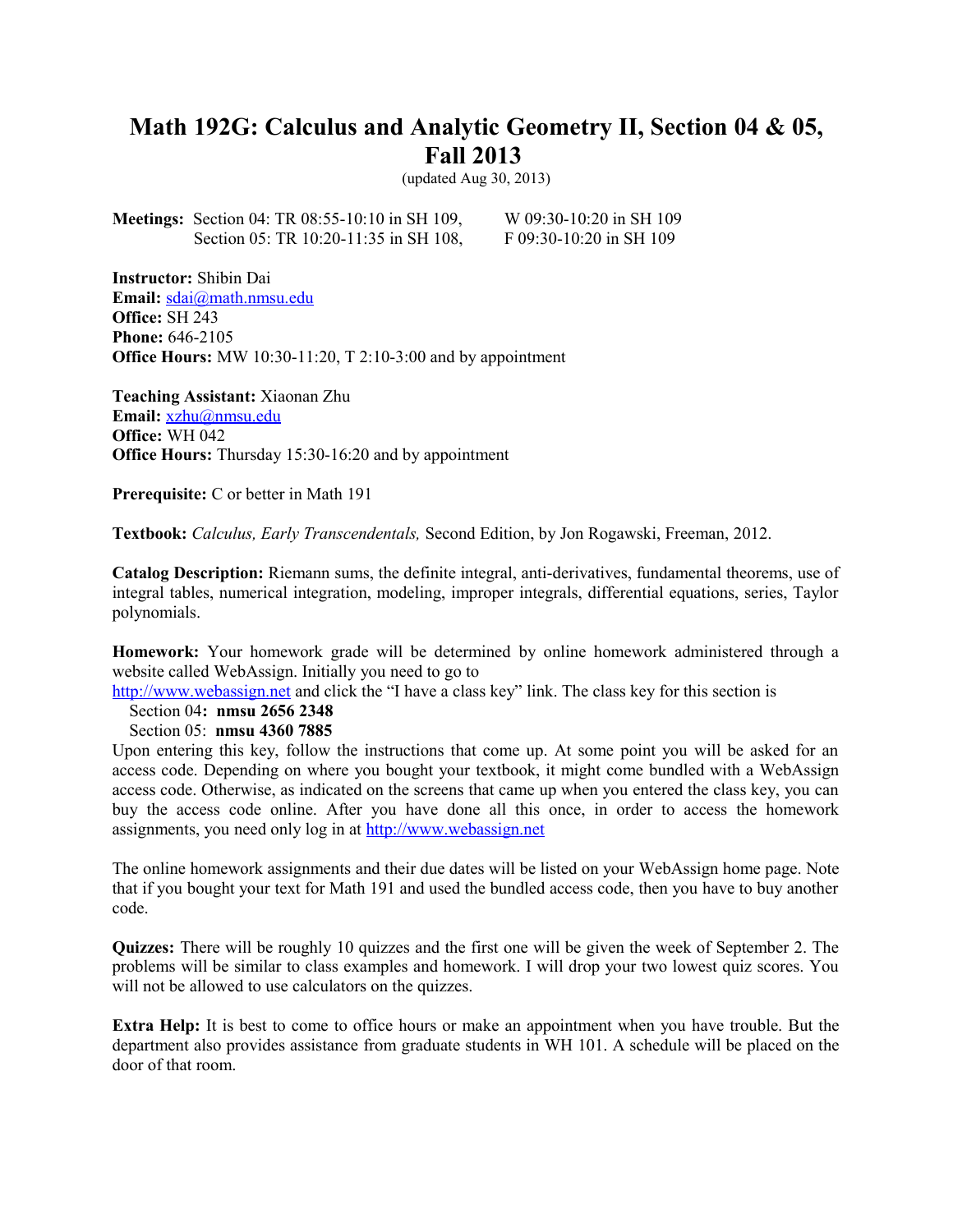**Exams:** There will be a total of three common exams, including the final. The first two exams will be given in the evening from **7:00–8:30 PM** on **Thursday, October 3** and **Thursday, November 14**. The comprehensive final exam will be held on **Tuesday, December 10, 3:30–5:30**. The location for each exam will be announced later. Note that all sections of this course meet at these scheduled exam times. The use of calculators on the exams is prohibited.

You are expected to take the Thursday evening exams at the times listed above unless you have a legitimate reason to miss. The only allowed excuses for a makeup are documented illnesses or university sponsored events. A scheduled makeup of each exam will be held **4:00-5:30** on the Friday following each regularly scheduled Thursday evening exam: **October 4** and **November 15**. In general, students who miss the Thursday exams for excusable reasons will be expected to attend the Friday makeup time.

**You must inform me as soon as you know you will have difficulty attending a scheduled exam. Except in the case of a genuine emergency, this should occur BEFORE the exam is given. Permission to take the makeup exam is NOT automatic, and students who need to do so must make arrangements ahead of time. Once an exam is graded and returned, it cannot be made up under any circumstances.**

## **Grades:**

| Homework   | 10% |
|------------|-----|
| Quizzes    | 20% |
| Exam 1     | 20% |
| Exam 2     | 20% |
| Final Exam | 30% |

**Letter grade cutoffs:** A: 89-100 B: 77-88 C: 65-76 D: 53-64 F: <53

**Course Content:** We will cover portions of chapters 5, 6, 7, 8, and 10 of the textbook. Below is a rough calendar of the course.

| Week of | <b>Sections</b> | <b>Topics</b>                                                |
|---------|-----------------|--------------------------------------------------------------|
| 8/26    | 5.1, 5.2, 4.9   | Definite integrals, antiderivatives                          |
| 9/2     | 5.3, 5.4        | Labor Day (9/2), Fundamental Theorem of Calculus             |
| 9/9     | $5.5 - 5.7$     | Net or total change, substitution                            |
| 9/16    | 6.1, 6.2        | Applications of integrals                                    |
| 9/23    | $6.2 - 6.4$     | Volume, volumes of revolution, shells                        |
| 9/30    | Review, 6.5     | Work and energy, EXAM 1                                      |
| 10/7    | 6.5, 7.1        | Work and energy, integration by parts                        |
| 10/14   | $7.1 - 7.3$     | Integration by parts, trigonometric integrals, trigonometric |
|         |                 | substitution                                                 |
| 10/21   | 7.6, 7.8        | Improper integrals, numerical integration                    |
| 10/28   | 8.2, 8.4        | Fluid pressure and force, Taylor polynomials                 |
| 11/4    | 8.4, 10.1       | Taylor polynomials, sequences                                |
| 11/11   | Review, 10.2    | Infinite series, EXAM 2                                      |
| 11/18   |                 | Infinite series, convergence tests, power series             |
| 11/25   | $10.2 - 10.6$   | Thanksgiving holiday                                         |
| 12/2    | $10.7$ , review | <b>Taylor Series</b>                                         |
| 12/9    |                 | <b>FINAL EXAM</b>                                            |